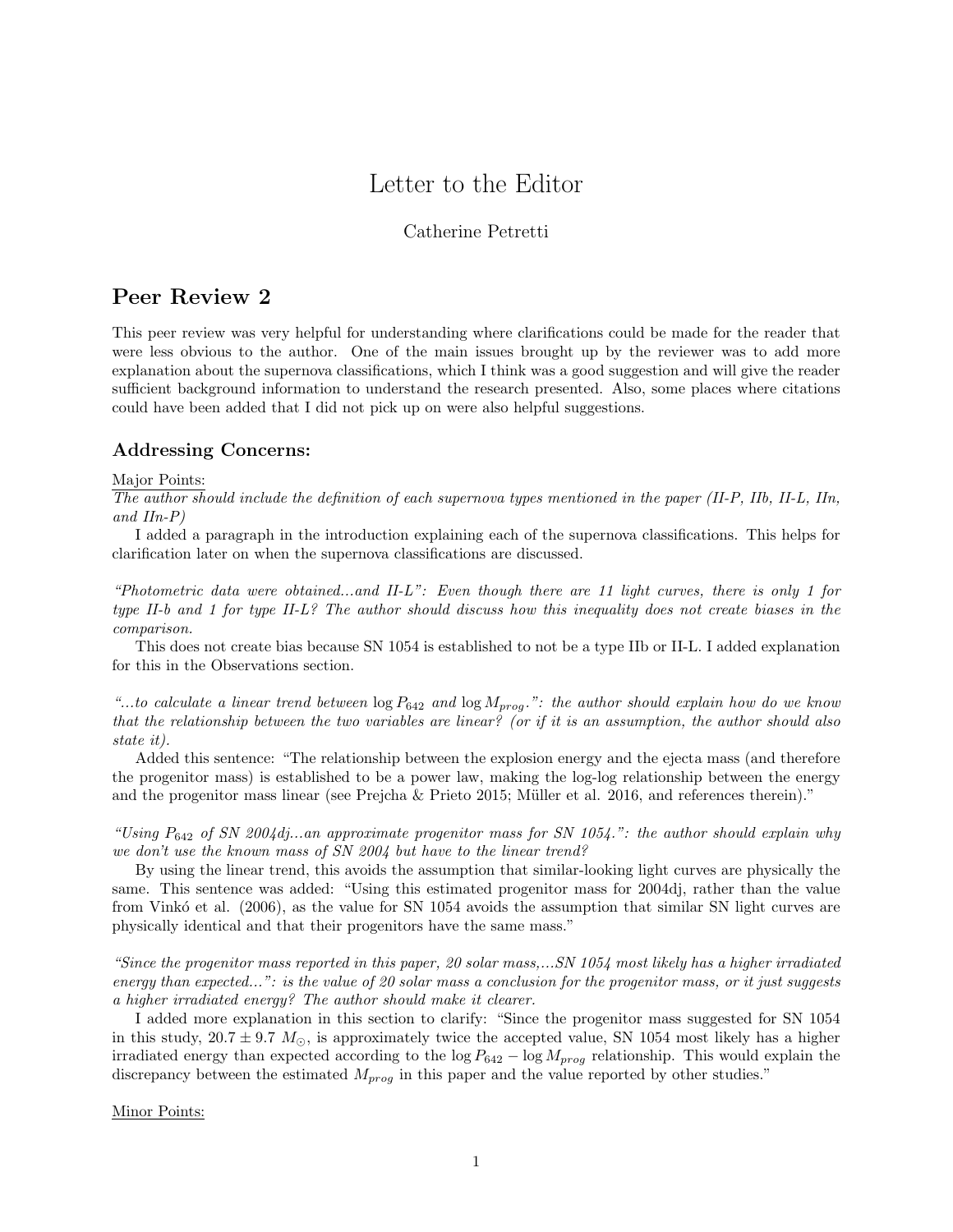"...to be 2 mag and 20 days...": justifications for choosing this error range.

Changed to "Following Nomoto et al. (2014), error bars were assumed to be 2 mag and 20 days. The error bars on the magnitudes were doubled from Nomoto et al. (2014) to better account for uncertainties in the measurements."

"Correcting for a distance of 2 kpc and visual extinction of  $A_V = 1.6$  mag...": needs citation or justifications. Citations were added.

"These SN light curves as well as the SN 1054 historical light curve are displayed in Figure 1": it might be better if the author includes the magnitude of these historical data points in a table. This makes it easier for further studies to collect the data.

I decided that a table for only 3 data points seems unnecessary and might take up space in the paper. Instead, I added a sentence in the text and listed them: "The resulting data points are:  $-17.3 \pm 2$  mag at  $0 \pm 20$  days since maximum light,  $-16.1 \pm 2$  mag at  $23 \pm 20$  days since maximum light, and  $-7.1 \pm 2$  mag at  $642 \pm 20$  days since maximum light."

"To determine which light curve best fit the SN 1054 historical light curve...": the author should state that the reduced Chi-square is used for comparison (instead of just using the notation of Chi-square), and that the best match will have the reduced Chi-square approximately to 1.

Changed to: "To determine which light curve best fit the SN 1054 historical light curve, reduced  $\chi^2$ , or  $\chi^2_{\nu}$ , was calculated between each light curve and the observations...The best fitting light curve will result in  $\chi^2_{\nu} \approx 1."$ 

"The resulting linear trend is...is shown in Figure 3.": are there any other linear fits of the same relationship in the literature? If yes, the author should mention and compare them here.

This issue was addressed in the Major Points.

"...which is comparable to the known progenitor mass of SN 2007dj...": I think the author miswrote it from SN 2004dj to SN 2007dj.

Yes, this was a typo. I corrected it.

Error bars for Figure 3 should be included, at least for the mass (x axis).

Figure 3 was updated to give error bars for the masses as they are presented in Table 1. The figure caption was also added to: "The error bars on correspond to the progenitor mass uncertainties presented in Table 1."

"The SN 1054 progenitor mass is established from the literature to be 8-10 solar masses": the author should explain how this number was determined in literature? Also, are there any points that can help explain the difference between this value with the reported value of 20 solar mass?

Added: "The SN 1054 progenitor mass is known to be  $\sim 8 - 10$  M<sub>☉</sub> from evolutionary models and comparisons to the elemental abundances in the Crab (Nomoto et al. 1982; Nomoto 1985)." This method was mentioned in Nomoto (1985).

"The low kinetic energy of the Crab ejecta ( $\sim$ 7e42 J)...": needs citation for this value. Citations were added.

"...it is worth noting that all of the type IIn light curves..(excluding SN 1988Z)": according to Table 1, SN 1988Z is a type II-P supernova, why does it appear in the argument about type IIn light curves?

This was a mistake that I did not catch. The part in parentheses should not be there. This was corrected.

"The main complication with adopting an FeCSN model, however, is the low Ni56 abundance in the Crab, which is typical for ESCNe.": need citation.

A citation was added.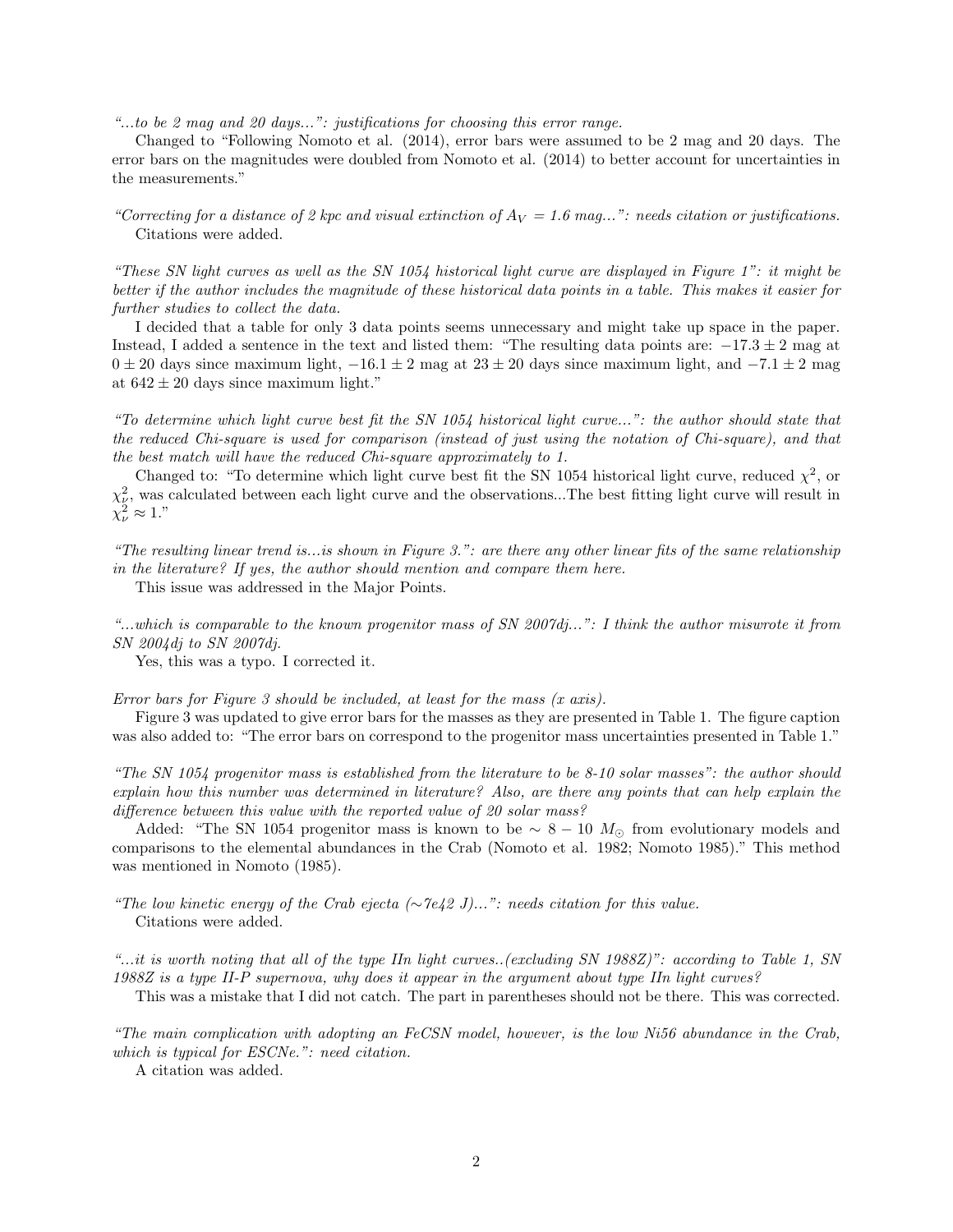"Smith  $(2013)$  suggested that SN 1054 is a type IIn-P...": the author introduces a new type here (in addition to the 4 types that are already discussed) but does not explain clearly what it is.

This was explained briefly, but the explanation was moved to the Introduction and expanded upon with the other supernova classifications.

"such as the high neutron star kick of 160 km/s.": needs citation. A citation was added.

"...than expected for the known progenitor mass of ∼8 to 10 solar masses. In comparison with the light curve of SN 2008S, a type...": the author should have a transition between the two sentences and rephrase the second sentence. The readers may not understand why the author wants to compare the light curve of SN 2008S while reading. For example, the transition can begin with the fact that SN 1054 was classified as type IIn ECSN in literature, and then states that it does not match the light curve of SN 2008, an example of such type.

Added transition: "Because of the high peak brightness of the event and low kinetic energy of the Crab filaments, it has been suggested in past studies that SN 1054 is an ECSN, and interactions with circumstellar material suggest a type IIn classification (Nomoto et al. 1982; Hillebrandt 1982; Kitaura et al. 2006). However, in comparison with..."

"However, by acquiring sufficient data...": if the author means the data for SN 1994W, SN 2009kn, and SN 2011ht, how can we have more data if those events already happened? If that is not what the author mean, the author should rephrase the sentences to make it clearer what data is mentioned.

Changed to: "However, by extending the light curves of SN 1994W, SN 2009kn, and SN 2011ht to at least 642 days, possibly through models and simulations,,..."

## Peer Review 3

I do not agree with many of the concerns brought up by the reviewer. Once this paper will be published in an academic setting, the readers, who are experts in astronomy, will understand many of the terms used, such as K-correction (and how it is defined in terms of redshift), zero-point luminosity, and reduced  $\chi^2$ . However, these corrections were received and added to better communicate the methodology.

#### Addressing Concerns:

### Major Points:

The selected supernova, SN 2004dj does not have the lowest  $\chi^2$  value. Why was this supernova chosen over SN 1993J and SN 2004et which have the lowest  $\chi^2$  values? Through inspection of Figure 1, SN 1993J and SN 2004et meet all three error ranges while SN 2004dj does not meet the final error range. It is unclear why SN 2004dj was selected when two other supernovae seem like better selections.

This was because reduced  $\chi^2$  should be close to 1, not necessarily the lowest value. A sentence was added about this (see Peer Review 2). 2004dj does not go through all the error bar ranges but still gives the best reduced  $\chi^2$  because the ratio of the difference between the data and the expected values to the variances should be close to 1. The equation for reduced  $\chi^2$  was added for clarification.

#### Minor Points:

Introduction, second paragraph: The sentence starting with "Despite ongoing observations and investigations..." is hard to parse and should be re-written or broken into two sentences.

A sentence was added earlier: "Core-collapse for a  $\lesssim 100$   $M_{\odot}$  progenitor can be instigated by either the electron capture process (electron capture supernova, ECSN), resulting from a  $\sim 8 - 9$  M<sub>☉</sub> progenitor with an O-Ne-Mg core, or the Fe-core process (Fe-core supernova, FeCSN), resulting from a  $\sim 9 - 100 M_{\odot}$ progenitor (See Wanajo et al. 2011; Janka 2012)." This introduces these concepts earlier so the sentence later on can be changed to: "Despite ongoing observations and investigations which have lasted for nearly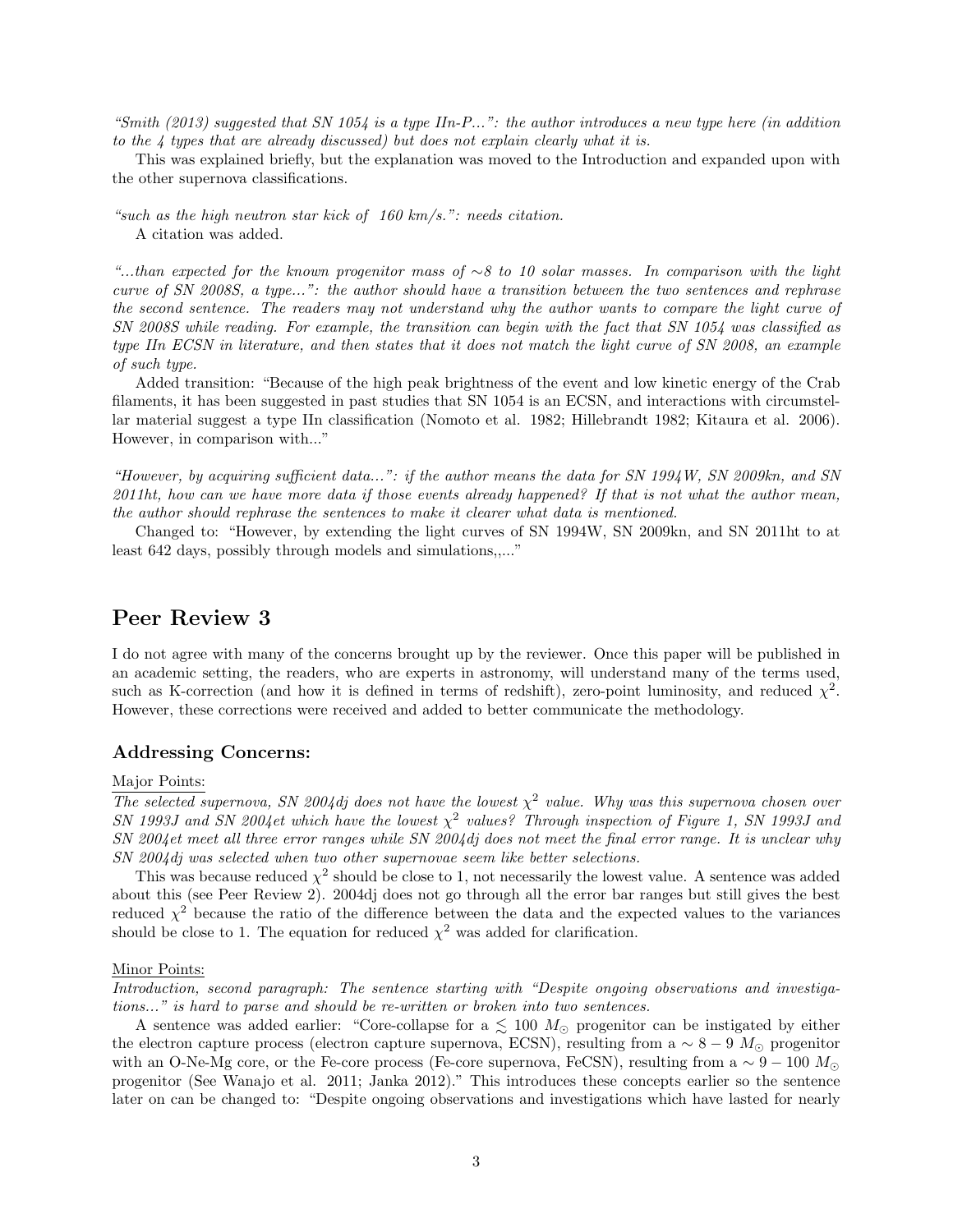1000 years, we have not yet been able to determine the core-collapse mechanism or the classification of SN 1054."

In the introduction, page 2, is ECSNe and FeCSNe different types of supernovae or is the added 'e' at the end a mistake? This appears multiple times throughout the paper.

These are plural forms, and SNe is an abbreviation for supernovae. This is now clarified in the first sentence of the introduction: "supernova  $(SN,$  plural  $SNe$ ".

In equation 1, in the formula for the K-correction, is the  $z$  term redshift? Yes, this is now clarified after Equation 1.

In section 3, where does the value for  $L_0$  come from? Is this a universal constant or specific to the supernova?

This is the zero-point luminosity, defined such that the absolute magnitude of the Sun will be 4.74 according to Equation 2. Clarification was not provided since, once published, this paper will be read by astronomy experts who know what the zero-point luminosity is.

## Peer Review 4

This peer review was very helpful in providing extra clarifications in the paper.

### Addressing Concerns:

Some of the concerns mentioned in this peer review were already addressed in other reviews, so they were not mentioned again below.

#### Minor Points:

Section 2: "...had an apparent brightness comparable to Venus in the night sky..."

- Perhaps worth addressing whether or not things like light pollution and other important factors which would have changed perception of brightness 1000 years ago were taken into account with these data points
- "...suggesting an apparent magnitude of  $m_V \sim 6$  mag."  $\rightarrow$  would this standard have been true that long ago?

This is a very rough approximation. I think the paper I referenced for this is assuming that these were the standards 1000 years ago, and absolute magnitude and K-corrections are used to mitigate the effects of other factors as much as possible. I do not think that this needs to be addressed in the paper because again, this is all very approximate in the first place. No changes were made.

Section 2: "(2) a well-established progenitor mass..."

• What constitutes "well-established"? Especially if you are proposing challenging this progenitor mass to be 20 solar masses instead of 8-10 solar masses

Changed to "a progenitor mass established in literature"

## Peer Review 5

I did not agree with all of the suggestions made in this peer review because I felt that changes to address them were unnecessary, either because they were already clarified in the paper or redundant changes. However, the reviewer also brought up some important points for clarification that were helpful and well-received.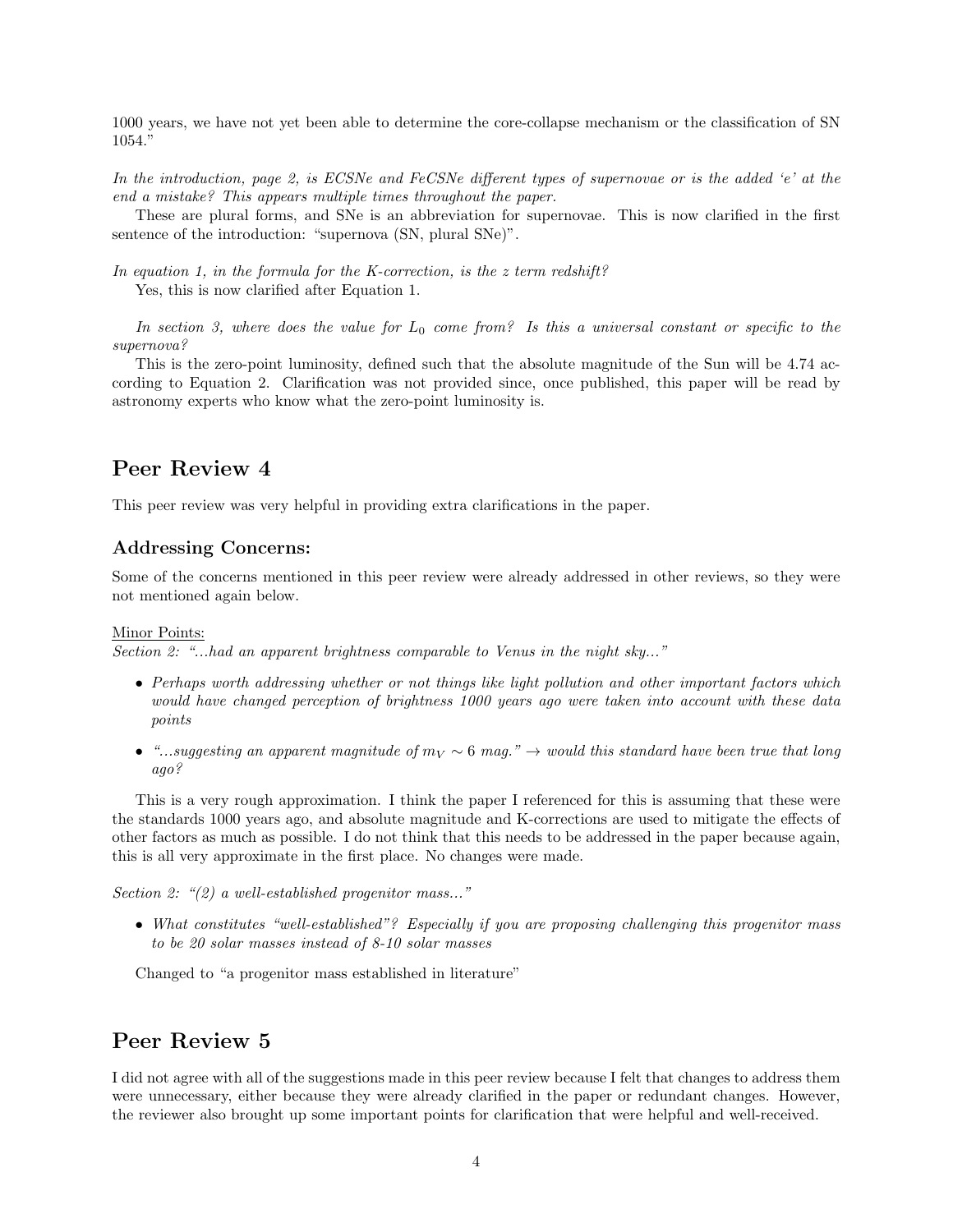### Addressing Concerns:

Some of the concerns mentioned in this peer review were already addressed in other reviews, so they were not mentioned again below.

#### Major Points:

Mass value does not have error bars or an appropriate mass range.

An uncertainty was calculated using propagation of error from the 2 mag and 20 day error bars assumed for the data. The uncertainty turned out to be large, 9.7  $M_{\odot}$ , so further discussion about the uncertainty was added in the Discussion section.

#### Minor Points:

For the 3rd inference in Section 2, an explanation of why magnitude 6 is considered invisible would be beneficial

I disagree with the reviewer because I think that saying "SN 1054 was no longer visible at night, suggesting an apparent magnitude of  $m_V \sim 6$  mag" implies that  $m_V \sim 6$  mag is at magnitude at which objects are no longer visible at night because of how dim the object would need to be (since magnitudes are logarithmic). No changes were made.

Figure 1: the black data points get lost in the other light curves

While this may be true, this is why Figure 2 is also in the paper, to more clearly show the SN 1054 data points and the SN 2004dj light curve. Because of this, I disagree with the reviewer, so no changes were made.

Section 3 paragraph 2 could have the linear trend separated into its own equation for clarity The equation was separated from the text and given an equation number.

## Peer Review 6

A lot of the points addressed in this peer review overlapped with other reviewers, which I looked at before this review, so the suggestions were not too helpful. However, the ones that did not overlap provided necessary clarifications and formatting issues that other reviewers did not point out. these comments were well-received.

### Addressing Concerns:

Some of the concerns mentioned in this peer review were already addressed in other reviews, so they were not mentioned again below.

#### Major Points:

The data for SN 1054 from medieval records gets compared to data from the Open Supernova Catalog. The Open Supernova Catalog is, therefore, a major component of the study even though it does not provide the data for the target itself. The author does not explain where the data from this catalog originates or any overview of the catalog itself.

Added: "Photometric data for 11 CCSNe were obtained from the *Open Supernova Catalog (OSC)*, an open-source catalog of data and metadata for SNe and SN candidates (OSC, Guillochon et al. 2017)."

SN 2008S represents a low-energy ECSN with a type IIn classification. In section 4, the author states that its "low brightness demonstrates why this might not be a suitable framework for SN 1054." It is unclear how the author jumps to this conclusion. An additional sentence or two would help with understanding this method.

Changed to: "In addition, SN 2008S is an ECSN and a type IIn event (Botticella et al. 2009; Stanishev et al. 2008). However, it demonstrates a low peak brightness (see Figure 1) compared to SN 1054 as well as the other SNe analyzed. SN 2008S thus serves as an example of a ECSN with a type IIn classification, but it does not achieve a high irradiated energy like SN 1054. A type IIn ECSN, therefore, might not be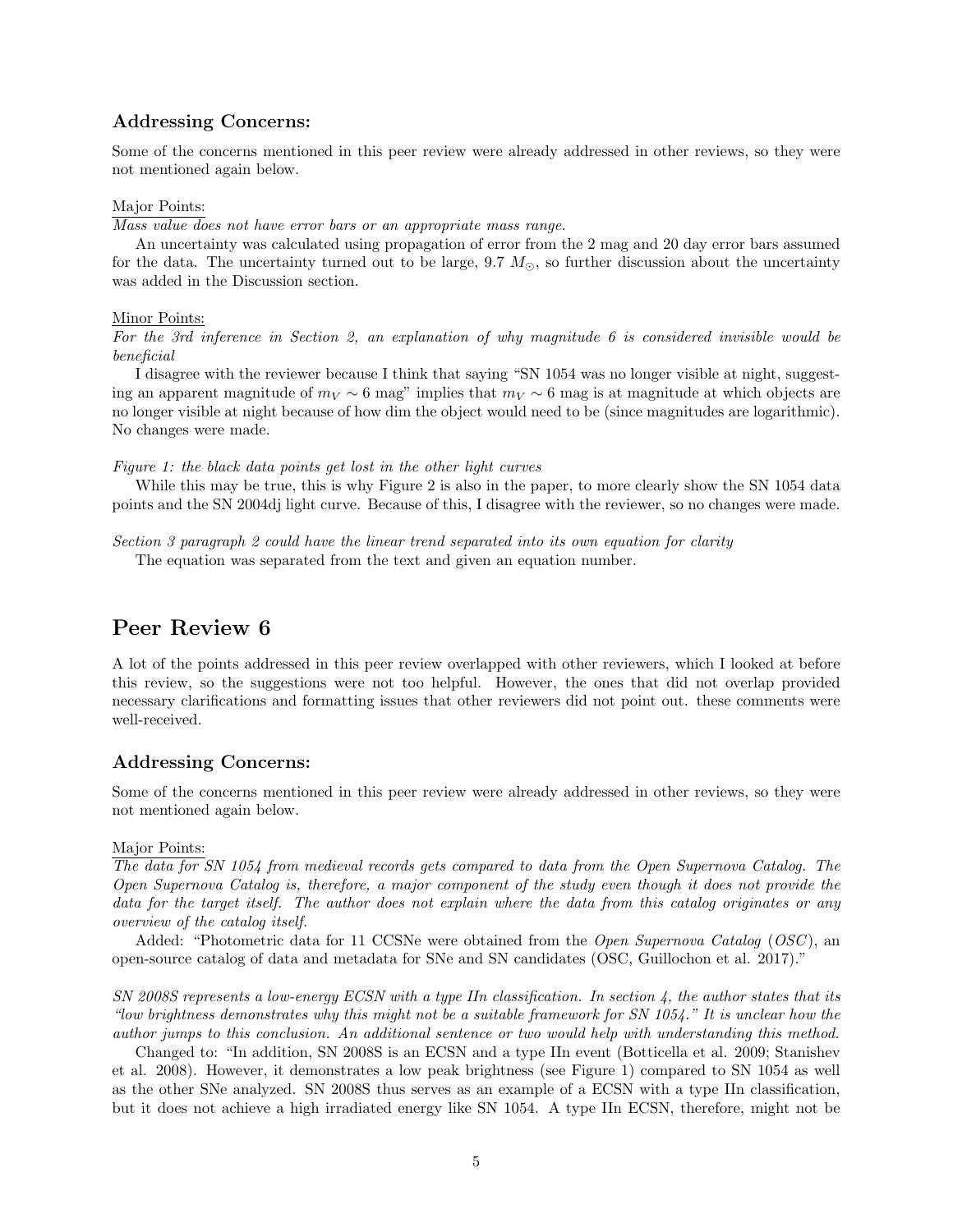a suitable framework for SN 1054 because of the low peak brightness of SN 2008S. Therefore, it is more likely that SN 1054 was an FeCSN with the low observed kinetic energy explained by a freely expanding envelope containing excess kinetic energy not measured in the Crab filaments, as proposed by Chevalier (1977)"

Minor Points:

A single sentence stands alone with tables and graphs on page four. This is a small formatting suggestion, but it would help the reader follow the text of the paper.

This was corrected.

## Peer Review 7

This review brought up some interesting points that were not mentioned in other reviews, so these suggestions were very helpful, especially in terms of better communicating the intellectual merit of this research.

### Addressing Concerns:

Some of the concerns mentioned in this peer review were already addressed in other reviews, so they were not mentioned again below.

#### Major Points:

The acknowledgement section of the paper should be taken more seriously, assuming the author is thinking of submitting to a journal.

The acknowledgements were fixed.

The author should include a couple sentences of how this study could affect any other work done in astronomy. There seems to be a bubble on the impact this study could potentially have and should be expanded upon.

Sentence added in conclusion: "The analysis presented in this paper provides a better understanding of SN 1054 and clearer insight on its nature, contributing to a solution to the ongoing debate about the core-collapse mechanism and classification of the explosion."

#### Minor Points:

The author should provide a time stamp as to when the results from this study will be made public so that further analysis can be conducted.

The results of the study are already made public through the paper, and the numerical results are tabulated, so I disagree with this suggestions and no changes were made.

## Peer Review 8

This peer review was the last one that I read. I was surprised that it brought up issues and concerns that were not addressed by other reviewers. Therefore, I consider this review to be one of the most helpful in revisions.

### Addressing Concerns:

Some of the concerns mentioned in this peer review were already addressed in other reviews, so they were not mentioned again below.

#### Minor Points:

There is one sentence in the abstract: "Using this trend, I estimate the progenitor mass of SN 1054 from the irradiated power of SN 2004dj to be 20 Msun while the progenitor mass is well established to be ∼8-10 Msun." I was initially confused by the wording and I think it could be rephrased so that the reader understands better.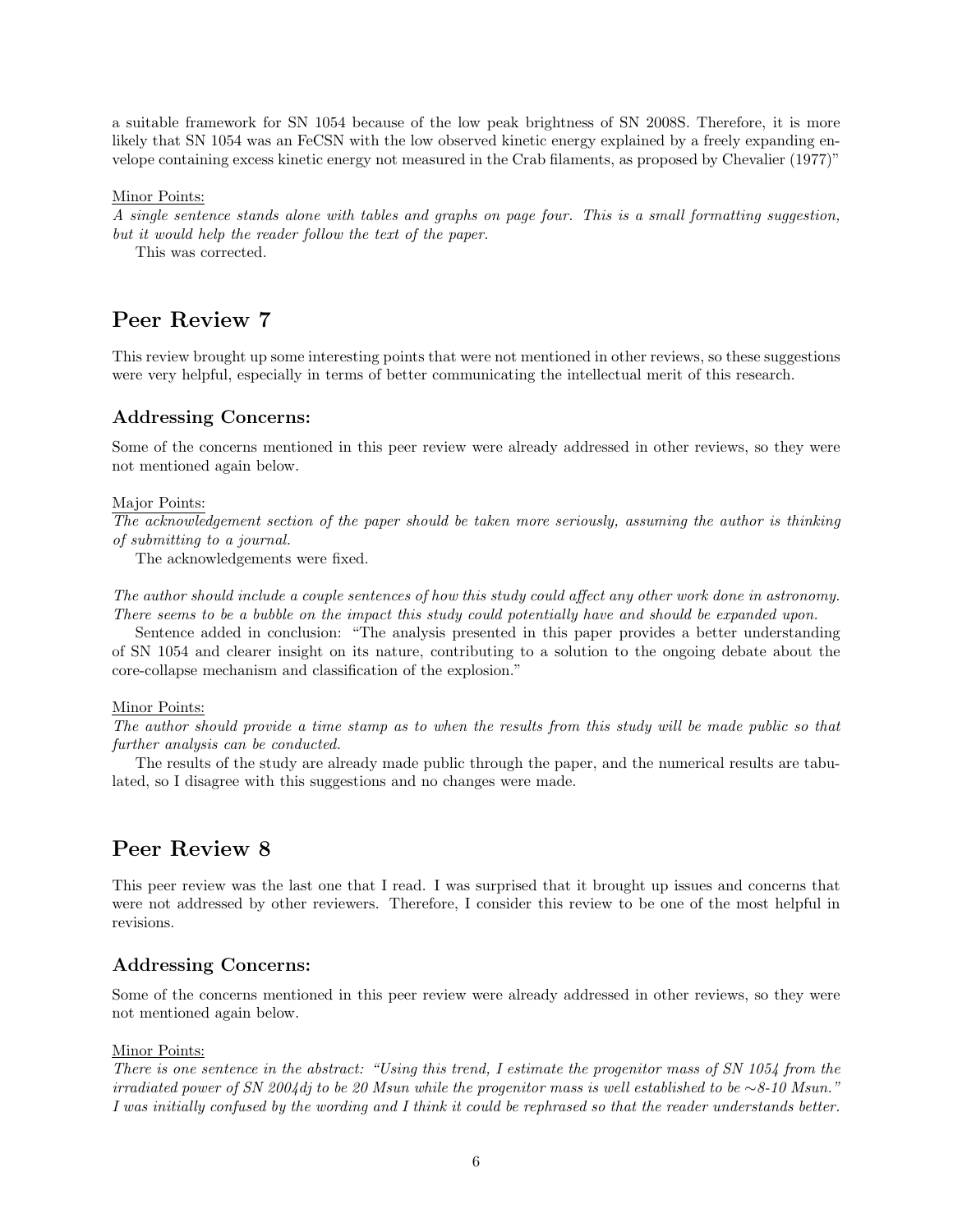Changed to: "Using this relationship and the irradiated power of SN 2004dj, I estimate the progenitor mass to be 20.7 ± 9.7  $M_{\odot}$ . This estimate is approximately twice the known value of ~ 8 − 10  $M_{\odot}$ , which indicates..."

There are a few grammatical errors which should be fixed with some more proofreading. Any errors that I noticed upon revision are now corrected.

In the last sentence in the abstract, maybe it would be beneficial for the author to explain why the statement is the case. It is kind of just left wide open and as the reader I do wish there were a few more words of explanation.

Changed to: "Although, this result is uncertain, and further analyses may confirm that SN 1054 is a low-energy electron-capture supernova due to the low <sup>56</sup>Ni yield measured in the Crab Nebula."

The author refers to a neutron star kick twice in the paper. I know that this is meant for experts in the field, but I do not know what that means.

The neutron star kick is the kinetic energy transferred to the neutron star after the SN explosion. I added the word "natal" before "kick" in both places to better indicate that this is the initial (or natal) velocity of the neutron star.

At the end of the introduction, I would have liked to see a brief outline of the paper describing what is to be talked about in each section.

This was added to the paper.

In the beginning of Observations, the author states that "observations were inferred..." Who were they inferred by? The author of this paper or Nomoto et al 2014?

Changed to: "Observations of SN 1054 were inferred by Nomoto et al. (2014) from medieval records"

In the paragraph before the discussion, the author states that the progenitor masses were obtained from literature, but I would like to know the literature they came from in the text of the paper. I see they are also listed in Table 1. Another option is to say that the masses plus the references are available in Table 1. Added "progenitor masses (with respective literature)" before first reference to Table 1.

The author says that the classification for the supernova "might not be surprising." It would be better to reword this so that it sounds more professional.

This sentence was deleted.

## Additional Changes

#### Introduction

"It is widely accepted that SN 1054 was a type II SN (and therefore a CCSN) because of the bright hydrogen emission lines in the nebula's spectrum (Filippenko 1997). The presence of the Crab Pulsar has also established SN 1054 as a CCSN since neutron stars originate from such events (Janka 2012; Smith 2013)."

This sentence was moved to a later paragraph to introduce the problem with SN 1054 before talking about the discrepancies in its properties. This sentence seemed out of place in the first paragraph.

"which is much brighter than the typical peak magnitude""

This was changed to because saying "greater" for magnitudes, which is a reverse scale, can be confusing.

"lower peak brightness""

Changed from magnitude for same reason as above.